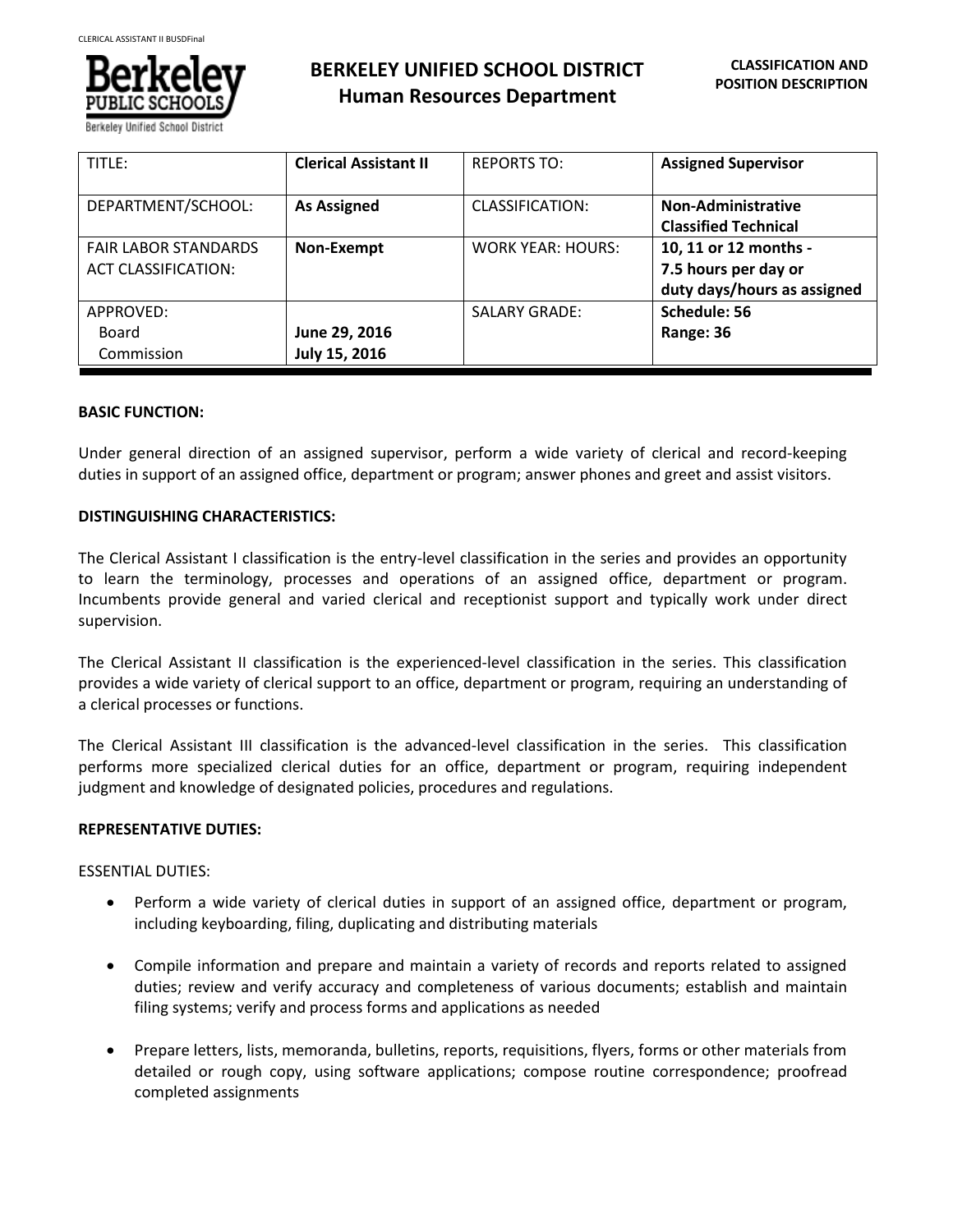- Answer telephone calls and direct calls to appropriate personnel; take and relay messages as appropriate
- May serve as receptionist; receive, greet, direct visitors; respond to inquiries and provide a variety of general information to personnel, students, parents and the general public related to the office department or program activities, policies and procedures
- Input data into computer system; maintain automated records; generate computerized lists and reports as requested; review input and output data for accuracy
- Receive, sort and distribute mail; respond to e-mail; prepare and distribute informational packets and bulk mailings
- Operate a variety of office equipment including a calculator, copier, fax machine, computer and assigned software
- Communicate with personnel and outside agencies to exchange information and resolve issues or concerns
- Monitor inventory levels of office supplies; order, receive and maintain inventory of office supplies
- Schedule and arrange appointments, conferences and meetings; maintain calendars; make travel arrangements as assigned

# OTHER DUTIES:

Perform related duties as assigned

# **KNOWLEDGE AND ABILITIES:**

KNOWLEDGE OF: Modern office practices, procedures and equipment Policies and objectives of assigned office, department or program and activities Record-keeping and report preparation techniques Telephone techniques and etiquette Standard English usage, grammar, spelling, punctuation and vocabulary Operation of a computer and assigned software Oral and written communication skills Interpersonal skills using tact, patience and professionalism Basic math

ABILITY TO:

Perform a variety of diversified clerical and record-keeping duties in support of an assigned office, department or program

Answer telephones and greet the public professionally

Learn, interpret, apply and explain applicable laws, codes, rules and regulations

Maintain records and prepare reports

Keyboard or input data at an acceptable rate of speed

Operate a variety of office equipment including a computer and assigned software

Understand and follow oral and written directions

Establish and maintain cooperative and effective working relationships with others